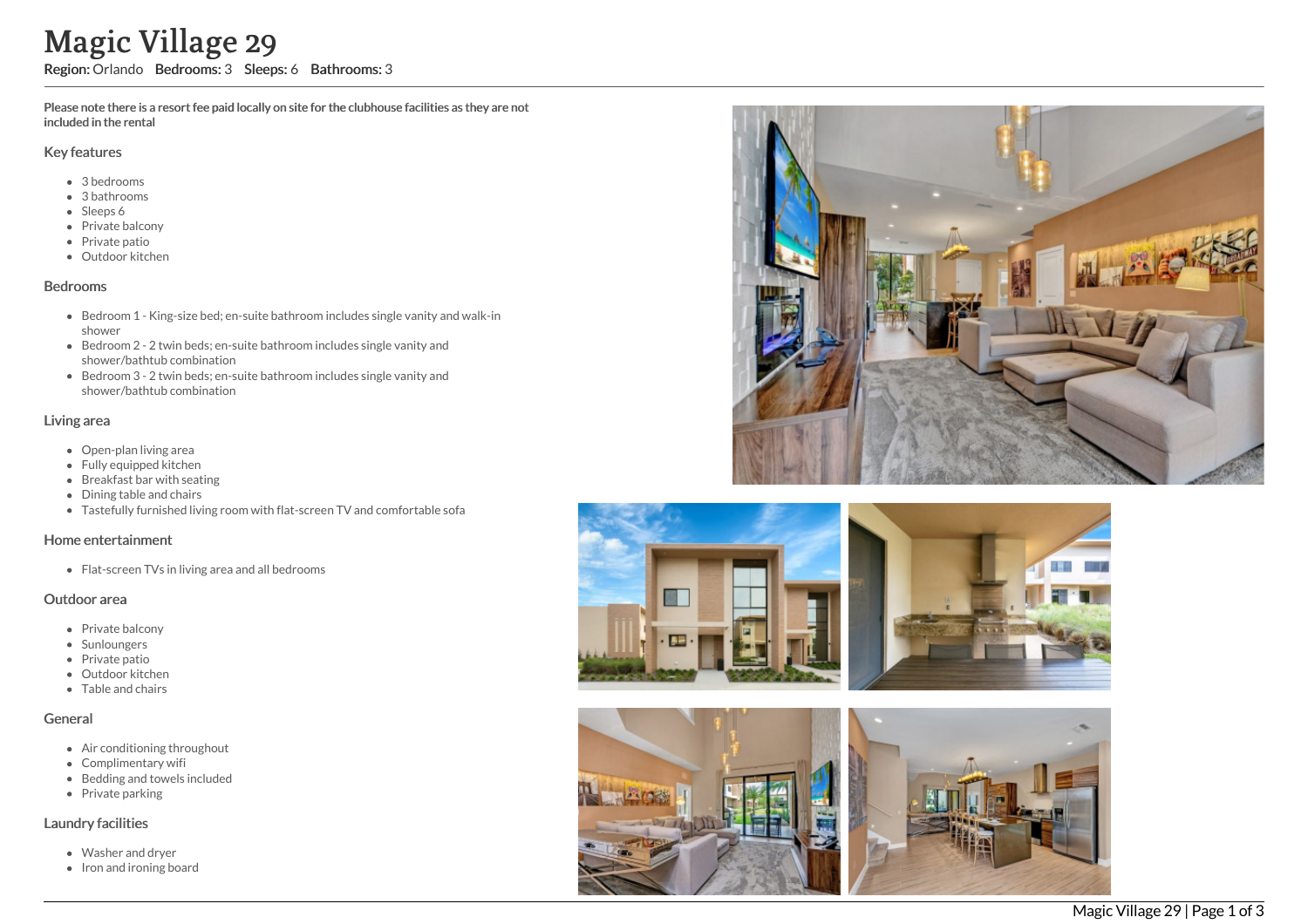## Children's equipment available for hire

- Crib
- Stroller
- High chair
- $\bullet$  Pack and play

## Resort facilities

Located in the heart of Orlando, just 10 minutes from Disney World, Magic Village is home to a number of fantastic amenities. Guests can enjoy access to a heated outdoor pool, a 24hr restaurant and a fully equipped gym onsite. Built in 2014, this 4-star family-friendly resort is surrounded by a plethora of local restaurants and shopping plazas and is just a short drive from Blizzard Beach, Disney?s Hollywood Studios and Animal Kingdom.

# Places of interest

- Orlando International Airport 18.6 miles
- Disney World 3.7 km
- Hollywood Studios 2.5 miles
- Animal Kingdom 1.6 miles